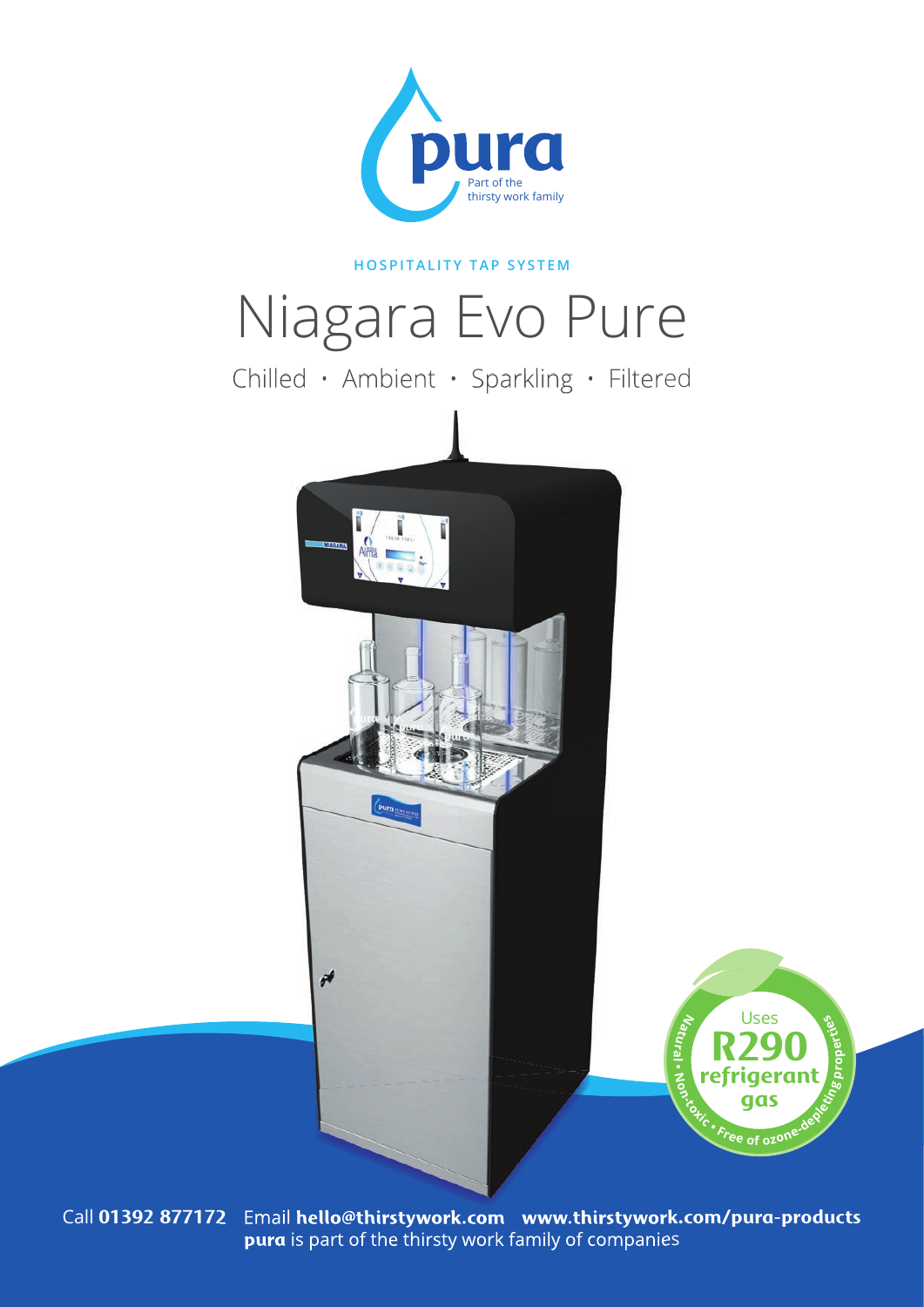# Niagara Evo Pure

# Safe and extremely hygienic, with 3 dispense points



#### **COLOUR OPTIONS**





### **WATER OPTIONS**









# **INSTALLATION OPTIONS**

Floor-standing Unit

## **KEY FEATURES**

- Ambient, chilled and sparkling water options
- Traditional push button interface
- 3 dispensing points
- Designed to meet the needs of the HoReCa industry
- UVC LED sanitising system
- Cooled temperature  $3^{\circ}$ c 10 $^{\circ}$ c
- High capacity free-standing model
- Safety valve prevents leaks
- Allows jug filling
- Warning lights
- Continuous data exchange with the cloud for status management, alarms and consumption statistics
- Drip tray
- Energy saving stand-by mode
- Optional touchless operation
- With **pura3000** filtration

The Niagara range encompasses our largest capacity water bottling systems. The Niagara Evo Pure is a robust, solid and high-performance water cooler with built-in UVC LED sanitising system, making it extremely hygienic. This model is ideal for large uses, allowing instant delivery of large quantities of ambient, chilled or sparkling water. The 3 dispense points allow even faster water bottle filling, up to 120 litres per hour, ideal for busy environments like schools, prisons, hotels, restaurants and conferencing.

### **DIMENSIONS**

| Height:          | 1551mm   |
|------------------|----------|
| Width:           | 485mm    |
| Depth:           | 558mm    |
| Dispense height: | $320$ mm |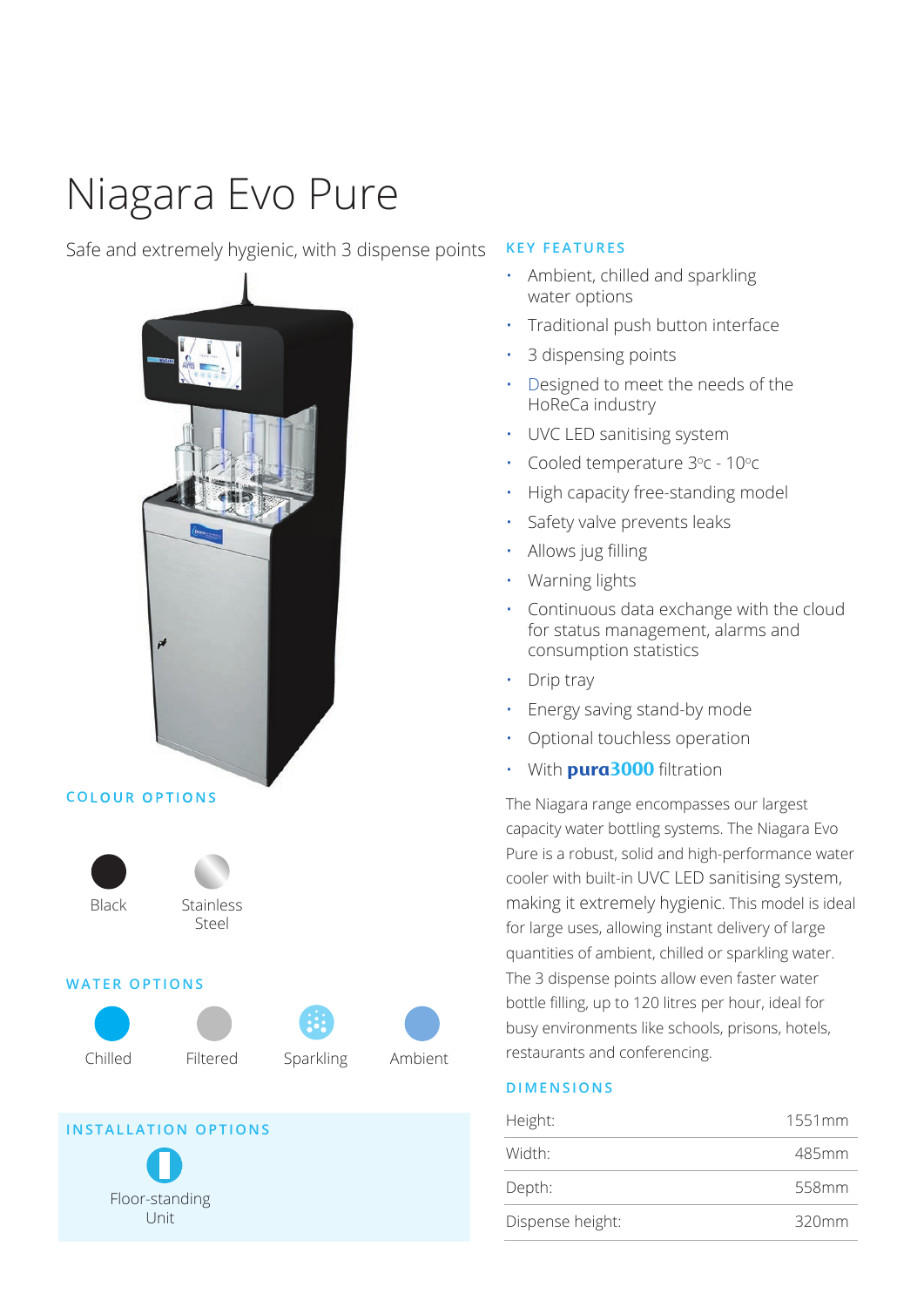**The Niagara is an all-encompassing product, instantly dispensing large amounts of still and sparkling, chilled and ambient water. Simply connect it to the water mains to begin using the complete service.**

Safe and extremely hygienic:

- 12 W UV lamp in input
- Triple UVC-LED at each output point
- Optional Touchless dispense with infrared sensor

#### **TYPICAL SPECIFICATION**

The Niagara's internal taps can dispense water continuously or intermittently as desired.

The "ice bank" with double coil improves the efficiency of simultaneous chilled and sparkling water dispensing. This high performance cooling technology cools considerable quantities of water and enables the dispensing temperature to be kept constant even when continuously dispensing many litres.



### **Branded glass water bottles.**

We supply a range of dishwasher-safe **pura** glass water bottles in various capacities with flip-tops or screw caps.

Our glass bottles are printed with the **pura** brand as standard however we also offer a bespoke printing service.

**You can choose to brand as little as 100 bottles with your own company logo.** 



Visit our website for glass bottle printing options and pricing **www.thirstywork.com/pura-products**